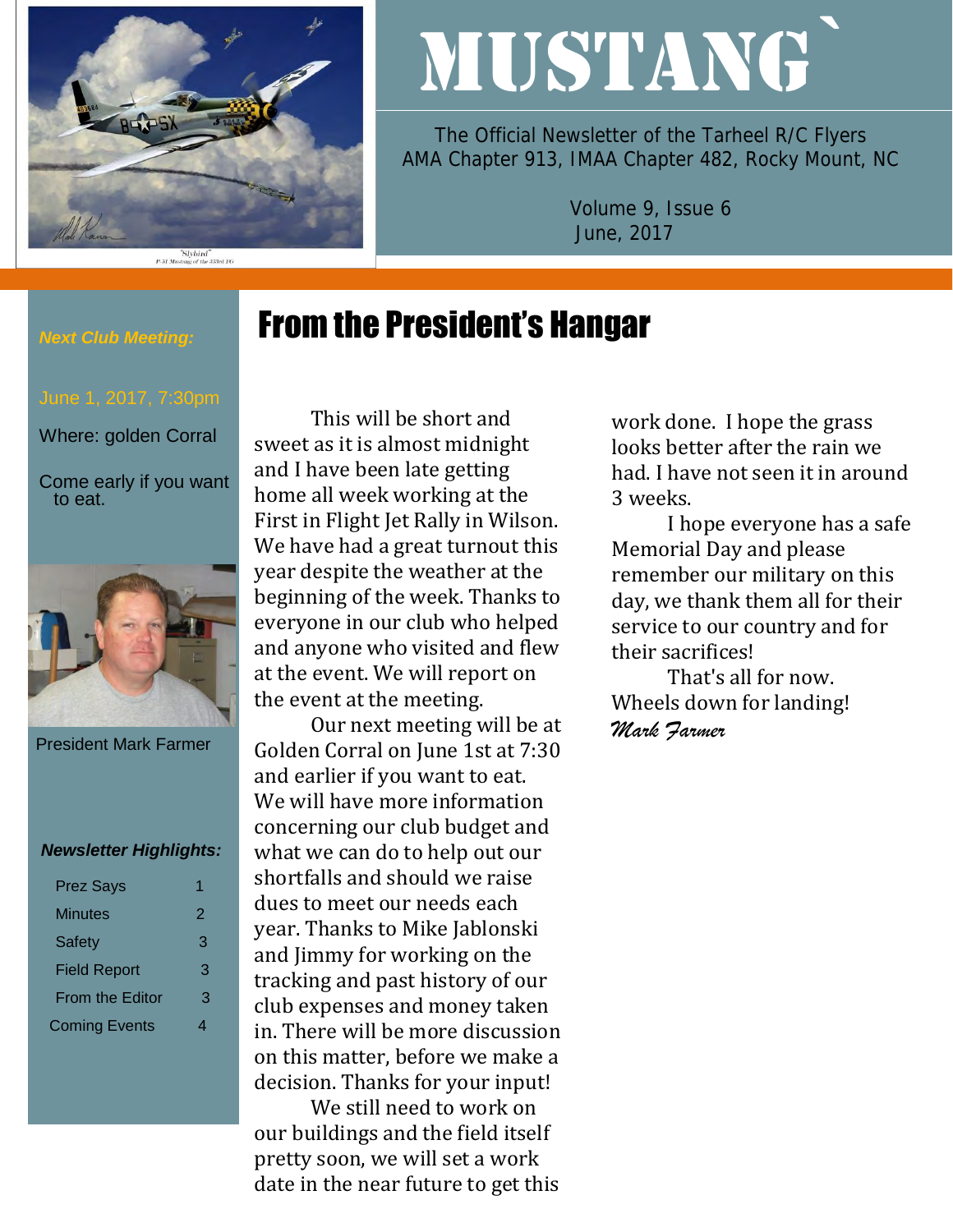## Meeting Minutes -May, 2017



**Secretary Kenny Kicklighter**

The Tarheel R/C Flyers met at Golden Corral on May 4, 2017. Vice President Greg Williams called the meeting to order at 7:35 pm. There were eleven members present.

Greg welcomed everyone to the meeting and asked about the welfare of the membership.

**Minutes –** April 2017 minutes were read by Kenny Kicklighter. Motion to accept minutes made by Duncan Tatum, and seconded by Lou Hutson, motion passed.

**Field Report –** A. B. Gentry reported that Sam's Club may be willing to provide a raffle prize. The club would need to provide a letter of intent. A. B. Gentry said that a lot of work had been done at the field, and more work was needed

**Treasurers Report-** Jimmy Morgan gave the Treasurer's report.

**Newsletter –** Dave Chewing commented on the Tad Dietrich Memorial Fly-in.

#### **Business-**

- Increasing club dues was discussed.
- Workday to paint buildings and roofs to be scheduled.
- Motion to purchase 5 gallons of roof sealant and 5 gallons of paint made by Kenny Kicklighter, second by Lou Hutson. Motion Passed.
- Motion to reimburse Chris Vick for cost of Contest Director Application, second by Mike Jablonski. Motion passed.
- Jimmy Morgan reported on his call to the AMA about changes in AMA dues collection schedule.
- Mark Farm suggested the reduction of the number of events held each year or changing an event to a charity event. No action taken.
- Kenny Kicklighter to send thank you note to radio station for public announcement messages.

Motion to adjourn made by Kenny Kicklighter second by Mike Jablonski. Motion passed.

Respectfully submitted, Kenny Kicklighter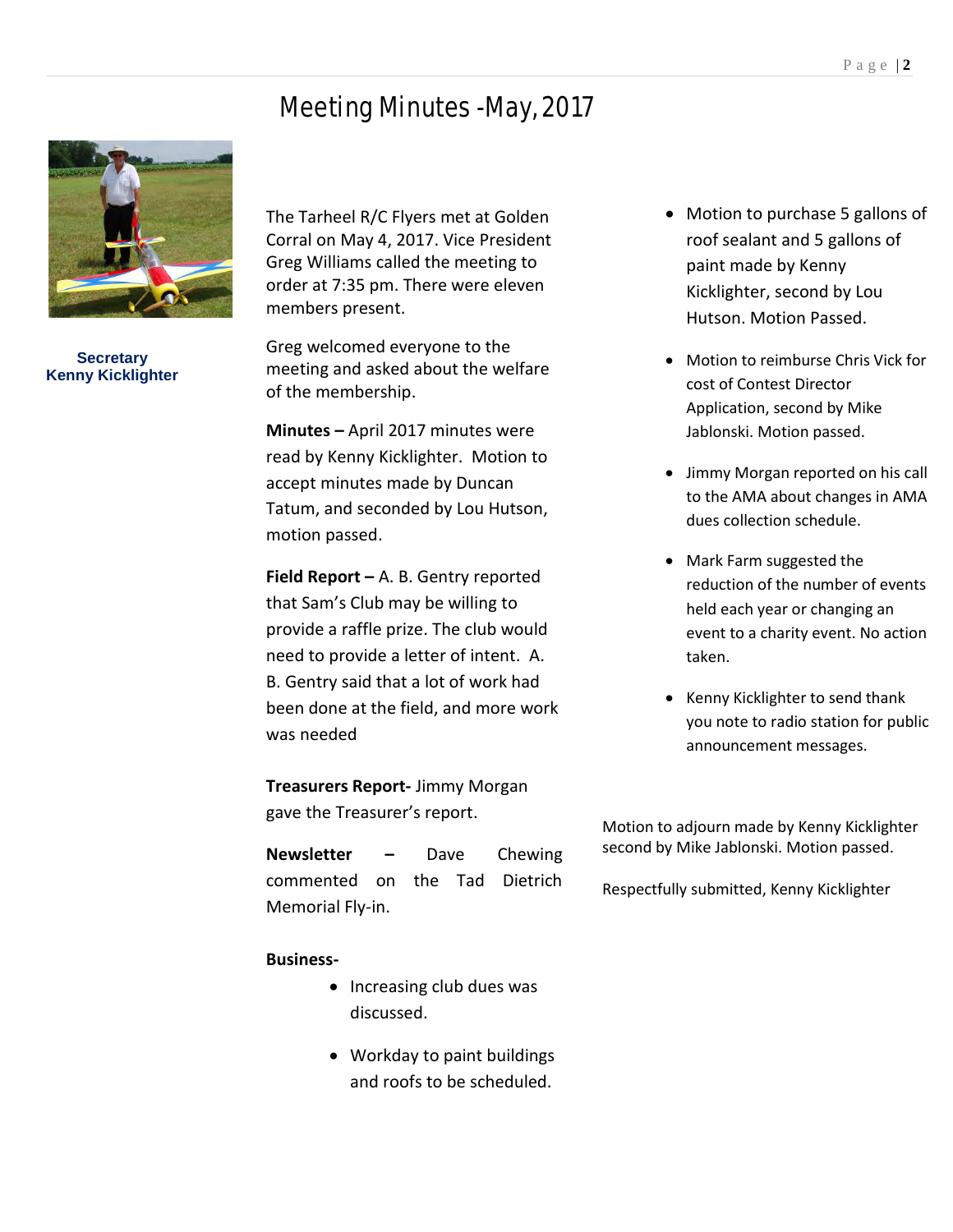

 **VP Greg Williams**



**Field Marshall A.B. Gentry**

 No report, fly safe. VPSO, Gregory Williams

#### Field Report

Hello to Everyone

Just received sanction Number 11 for the Tad Dietrich event for April 28, 2018 Fly-In. The grass seems to be filling in on the ant hills. So sorry to hear about the Wilson club losing their field of many years, hopefully they can find something shorty.

I would like to see the chains put back up at the fence line, from an afternoon of enjoyment, recently they have been just hanging. There have been cigarettes butts on the ground, some in the pit areas and the outside of the fence, those need to be picked up. We all need to pay attention to things. Thank you for the things you do, that no one knows about.

Over the years the ground has become compacted and topsoil needs to be put down at both entrances.

A.B. Gentry, Jr.



### From the Editor

Reminding all members that the Tarheel RC Flyers now have a presence on Facebook. Join in the conversation. <https://www.facebook.com/Tarheelrcflyers/>

Please let Jimmie Morgan or me know of any contact information changes.

**Newsletter Editor Dave Chewning**